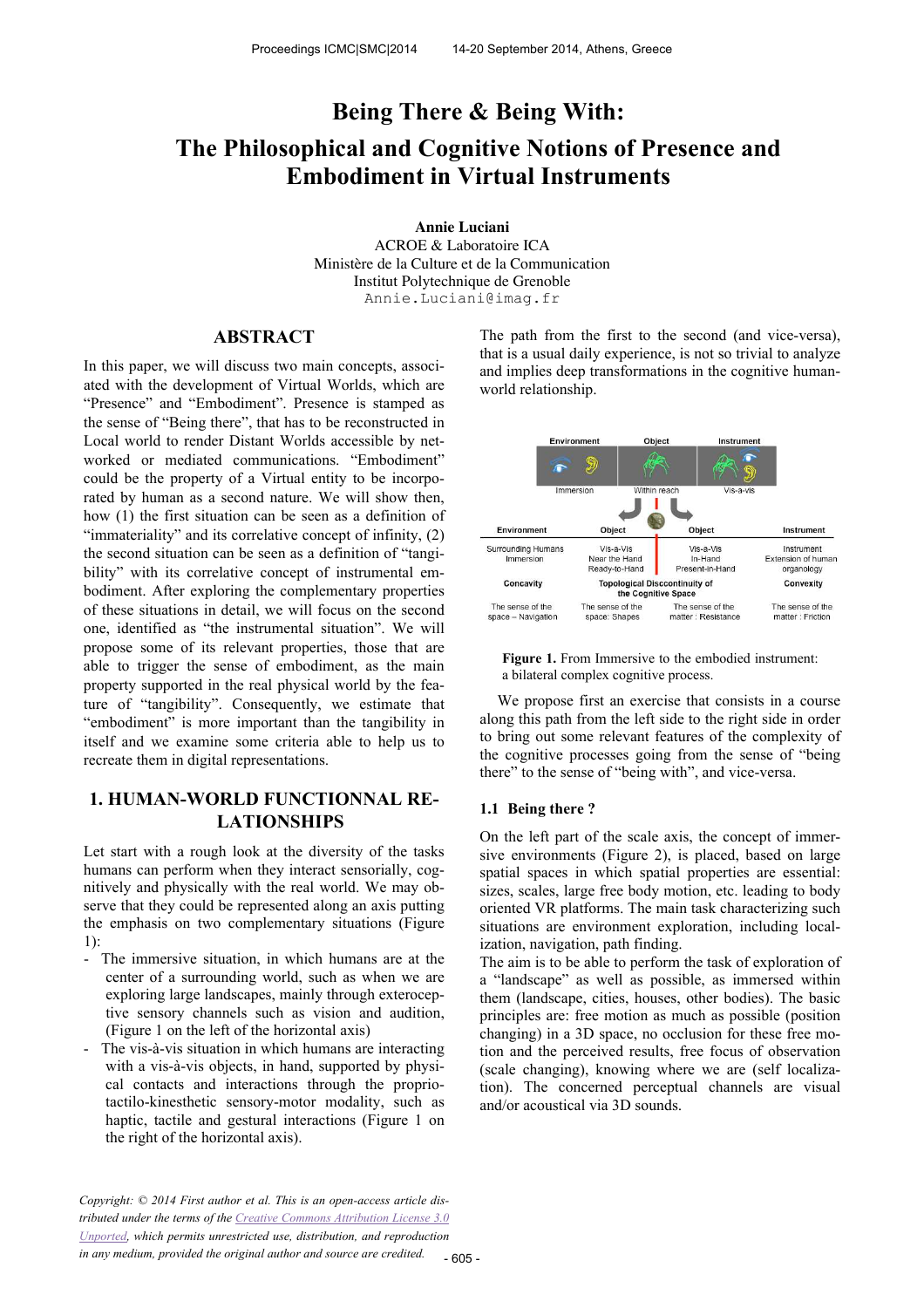| Environment                                                 | object                                                       | object                                            | Instrument                                  |
|-------------------------------------------------------------|--------------------------------------------------------------|---------------------------------------------------|---------------------------------------------|
| <b>Surrounding Humans</b>                                   | Vis-à-vis/Near<br>the hand<br>Within Reach<br>Ready-to-hand" | Vis-à-vis/close<br>to the hand<br>Present-to-hand | Prosthetis<br>Extanding human<br>organology |
| Visual<br>Acoustical                                        |                                                              |                                                   |                                             |
| Environment known - Objects recognized<br>- Path determined |                                                              |                                                   |                                             |

**Figure 2.** Immersive situation: environment as surrounding humans and exteroceptive exploration tasks

## **1.2 Being with ?**

On the extreme right of the scale (Figure 3), the vis-à-vis object is now close in hand or "present-to-hand" and its exploration allows to extract other features such as rigidity, fluentness, weight, which are more physical than geometrical properties. Objet recognition and identification of physical features is performed by means of physical manipulation, such as squeezing, stretching, hitting, etc. and proprioceptive and kinesthesic sensory modalities.



**Figure 3.** Physically-oriented manipulation task

We reach the concept of intimate instrumentality. Here, the focus is put on the physical manipulation of objects. Physical means that what it is expected is based on the physical behaviors of objects; vibrations, deformations, sticking, fractures, resistance to the displacements, dynamics of collisions and of hitting, cohesions, ways of deformations (elastic, plastic, etc.). This type of task corresponds to "ergotic<sup>1</sup> tasks" in Cadoz's typology [1], in which there is an energetic exchange between the humans who act on an object (directly or via an intermediate physical organ), which is significant as well as for the performance task than for its results.

## **1.3 The fuzzy figure of the notion of "object"**

This imaginary course along a scale axis allows to identify two sides separated by a cognitive frontier. Onto this frontier (Figure 4), the fuzzy notion of "vis-à-vis object" is being cognitively negotiated, as it is, like the Janus, either looking on the left, toward "immersion" and "surrounding environment", or on the right, toward "instrumental situation". We identify this frontier really as a cognitive gap.





On the left of this frontier, the notion of "object" starts to be cognitively constructed, not as a part of the environment but as it is considered near the body, "ready-tohand". The size of the possibly manipulated thing is smaller than the environment, near to the size of the hand or a part of the body. Relatively to the human body, it plays the role of a "vis-à-vis". In that situation, the relevant main task is to recognize or identify the spatial and topological features. Such exploration is performed through spatial actions (positioning) and exteroceptive sensory channels (vision). On the right of the frontier, once the position of vis-à-vis established, the object exploration and recognition of the surface state (rugosity, micro shapes, sharp edges, etc.) is taking over from "in hand situation" by manipulation such as palpating, brushing, skimming, etc., and by tactile sensory channels

During a brief instant, "object" could be either a part of the surrounding environment just be near the hand (or near the body) –said "ready to hand" – or "an object in hand", prelude of an instrumental situation.

The transition between the both sides of the frontier is the location of a task discontinuity that is the selection task (Figure 5).



#### **Figure 5.** The selection task

The transformations consists in  $-$  at least  $-$  for the human, to become an instrumentalist when object in hand, and symmetrically, for the object, to become an instrument. We see that both transformations – of the human and of the object - are correlated, simultaneous and non separable. The human remains instrumentalist as long as the object remains an instrument and vice-versa. The reverse transformation occurs when the object being unhanded comes back to a part of the environment and the instrumentalist comes back to a human performing other tasks.

## **1.4 Three criteria for featuring the "immersive/Vis-àvis" transformation**

The reversible transformation that occurs when crossing the "immersive / vis-à-vis" frontier, separate spaces of very different nature. Here are three criteria that allow to distinguish between these both sides:

1. In the immersive space – the human-centered philosophy - the human-world relationship is an overview rela-

 $\mathbf{1}$ <sup>1</sup> Do not confuse "ergotic" and "ergodic". "Ergotic" is a term coined by C. Cadoz to name a type of interaction functionality on which physical energy ("erg" is an unity of energy). In gestural interaction between a human and an object, this function integrates the haptic (or gestural) perception and the physical (or gestural) action.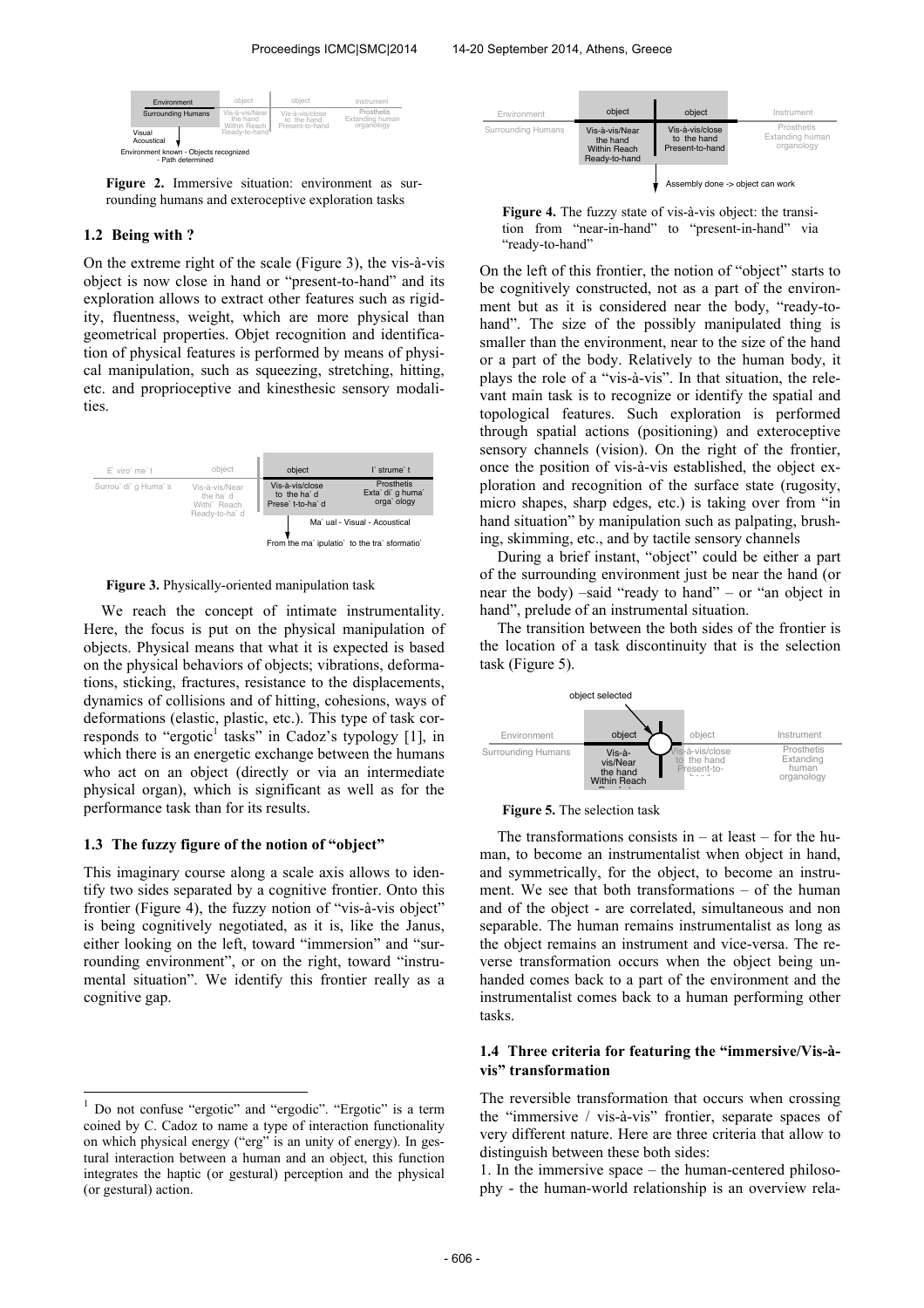tionship, insisting on the extensiveness – we can say the infinity – of the space. Spatial properties are essential: sizes, scales, large body motion, etc.

2. In the instrumental space, the human-objet relationship is centered, neither on the human nor in the object but more at the place (the frontier) of their physical coupling, insisting more on the "intensiveness" of the energetic coupling Temporal properties are essential: frequencies bandwidth, reaction delay, etc.

3. The duality of both situations is also traced by another duality, we called "the concave/convex transformation". It consists in the fact that: (1) in immersive one, the environment surrounding humans and that containing things appears as concave to the human; (2) conversely, when things become as a vis-à-vis and ready-to-hand, they appear as convex. And then, we want to use hands to explore the non seen parts, either by tactile or by rotating the object which is in front of us.

We will show then, how (1) the first situation can be seen as a definition of "immateriality" and its correlative concept of infinity, (2) the second situation can be seen as a definition of "tangibility" with its correlative concept of instrumental embodiment.

# **2. THE COMPLEXITY OF THE TRANS-FORMATION FROM AN OBJECT TO AN INSTRUMENT**

We will now discuss the main characteristics of both situations, focusing more on the instrumental situation, with the aim of being able to reconstruct it within the field of computerized tools.

The intimate relation between human and object during the performance of an instrumental task (i.e. a task performed by means of an instrumental human-world relationship as defined before) leads to the emergence of cognitive features such as those of the embodiment process or of considering the instrument as a second nature [2]. Indeed, the process articulates the following stages: (1) seeing or hearing an object, distant in space and thus constituting a part of the environment, (2) choosing it, (3) touching it and grasping it, (4) manipulating it and (5) using and playing it in the performance of the task, and this process is everything but trivial. In that process, the object is progressively transformed in an instrument, so being a part of the human body ("*his second nature"*) and the human is progressively transformed in an instrumentalist, so being a part of the instrument *("its human nature"*). All along the playing of the instrument by his instrumentalist, the instrument became his own. Because the instrument is intrinsically a physical external object, the human being has always and at each time the capability to leave instantaneously the instrumental state and to render the instrument to its status of a trivial physical object of the environment. Alternately, the instrument plays as a temporary extension of the human organology and as a part of the external environment. Thus, it is a locus on which some complex cognitive processes can take place. The symmetric process, strictly correlative to the embodiment process here, and permitted by principle by the status of external object, is the disembodiment process.

So, the mutation process of an object into instrument (and of the human into an instrumentalist) is the support – as well as the material representation – of the dual cognitive processes of embodiment and disembodiment, the first one stressing his integration within the world and the second one, maintaining his individuality. The precise point and instant during which the object becomes in physical contact with the human body is then of an existentialistic critical point. First, it is no less than the point in which the human cognitively creates the notion of the sense of matter. That consists not only in the notion of the object in the sense of non simultaneous space occupation, such one being also supported by visual or tactile experiences. It also consists in the experience of something that is, at the first, resistant [3] and more, of something that opposes and proposes complex behaviors to human sensory-motor acts: from elasticity and viscosity to dry friction and other more complex ones. Such behaviors are precisely learned and intimately used by humans during the instrumental playing: playing musical instruments, molding a soft paste, manual drawing, etc (Figure 6).



**Figure 6.** Three emblematic cases of the instrumental situation

# **3. PROPERTIES OF INSTRUMENALL HUMAN-WORLD RELATIONSHIP**

Since primary experiences such as those in which a human hits a tree with another piece of wood to alert his congeners by means of specific sounds and rhythms, the fundamentals of the instrumental paradigm were launched. In this paragraph, we enounce, in three points, the main properties of what is for us « an instrument », in order to examine further what is the epistemological break introduced by the information technologies and how it can be crossed over.

## **3.1 The instrument as a physical object**

In the instrumental relationship between humans and the world, an instrument is, at first, a part of the physical word, i.e. a physical object, chosen by humans and modeled or not by them. Moreover, it is used to perform a task that humans cannot perform without it. In this respect, it provides morphological, physical and functional adaptations of the human morphology to the physical world. As an example of morphological adaptation, a screwdriver allows to perform continuous rotation that is impossible to perform only by hand and fingers. As example of physical adaptation, the wax spread under skis optimizes the dynamic adherence in order to move faster. As an example of functional adaptation, a musical in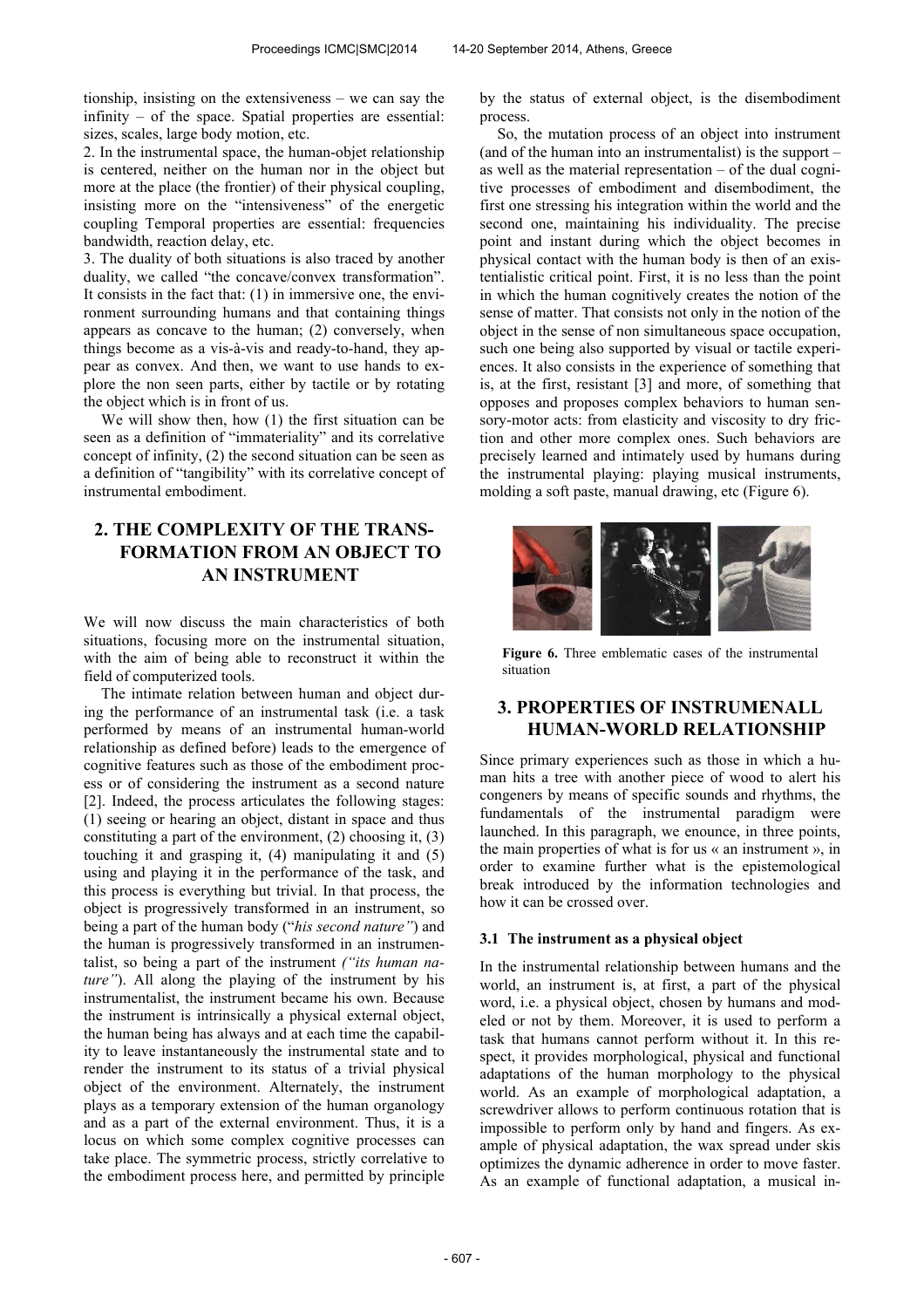strument is a physical object that transforms gestures into sounds, in order to enlarge the capabilities of the human beings to produce sounds, because, except with his vocal cords, the human is a very poor acoustic vibrating structure. Thus, as the Janus figure, an instrument has two faces, and one can say, strictly speaking, that it is an interface.

Alternately, it can be considered as a part of the physical environment, seen or heard by humans, or an extension of human body when near the body and taken in hand. As when an object is not in hands, its appraisal by human can be perceptual or formal.

But when in hand and during the performance of the task, it is felt, and consequently known, through the human sensory-motor capabilities so that one cannot say who manipulates which and vice-versa (of the human and of the object). Human and object constitute a single system, we can say a single instrumental system, mediating a human intention (implicit or explicit) to others humans through the performed task.

Consequently, we cannot speak of instrument or instrumentalist, separately, but only of the instrumental relationship between them, during which they constitute a single instrumental system.

#### **3.2 The instrumental system as a dynamic system**

Such an instrumental system exhibits specific and rich properties. The relation between the human and the physical object is more than a sensory-motor relation like hand-vision sensory-motor relationship when showing an object by pointing it with the finger. When in hand, human body and the physical object are not only like two things in contact. They constitute an inseparable closed loop dynamic system (Figure 7), really a single object.



**Figure 7.** The intimate instrumental relationship<sup>2</sup>

This single object is a complex dynamic system composed of an active part and of passive part as shown in the Figure 8. We use the term "active", not in the sense that humans are subjects able to have intentions, but in the sense that a system embeds an internal source of energy able to internally modify its internal states. Indeed, the human bodies have the capability to modify the tonicity of their muscles during a jump. It is not necessary that the instrument is also active to dispose of the minimal functionalities able to characterize the instrumental system as a dynamic system.

j



**Figure 8.** The basic instrumental system as a dynamic closed-loop system

Considering the instrumental system as a dynamic complex system allows to better understand why it is able to exhibit features that cannot be found in other types of human-world relationships, for example in the handvision relationship. Indeed, the instrumental system composed of the closed-loop coupling between a human and a physical object exhibits dynamic properties such as energetic exchanges consistency, reactivity or dynamic adaptation. Such properties are not necessary to perform types of tasks such as those that can be performed through formal communication by signs and languages or by openloop command systems. But they are necessary to perform tasks that, either by principle or until new technologies prove otherwise, cannot be performed by the first types of tools. The distinction between both is well represented by the concept of ergotic and non-ergotic tasks proposed by C. Cadoz [1]. Let us illustrate that with emblematic cases as those shown in Figure 6: playing a cello, rubbing a surface and sculpting with clay. During such instrumental performances, the physical body of the instrumentalist and the instrument are closely dynamically coupled, being then able to produce non-predictable emergent effects: timbre changing, sticking, cracking, breaking, transients, bifurcations, stability regions, etc. In the finger-glass system, the sound can appear or not; timbre can change or not. And all of these effects cannot relate simply to only parameters control processes: the intensity of the sound is not directly correlated only to the pressure force or to the finger velocity. When the sound is started, the pressure and the velocity can be relaxed to maintain it. It is the same in the bowed string playing during which human gestures are able to manage very complex dynamic patterns: relaxing the pressure, increasing or decreasing the velocity of the bow, at the right state of this complex dynamic system, etc. When succeeding in such tasks, the expression used is: "*He/she is one with his/her instrument*".

# **4. CONDITION FOR EMBODIMENT IN DIGITAL INSTRUMENTAL RELA-TIONSHIP**

### **4.1 Digital instrumental relationship as a representation**

In the previous paragraph, we detailed basic functional, technical and cognitive properties of the instrumental relationship. We do not pretend to have exhausted all the questions around it. But, we hope, at first, that the reader is now convinced of the necessity of such relationship. Nevertheless, all the topics discussed above are necessary

<sup>2</sup> Thanks to Jean-Loup Florens for his particularly expressive representation of the coupling human - physical object.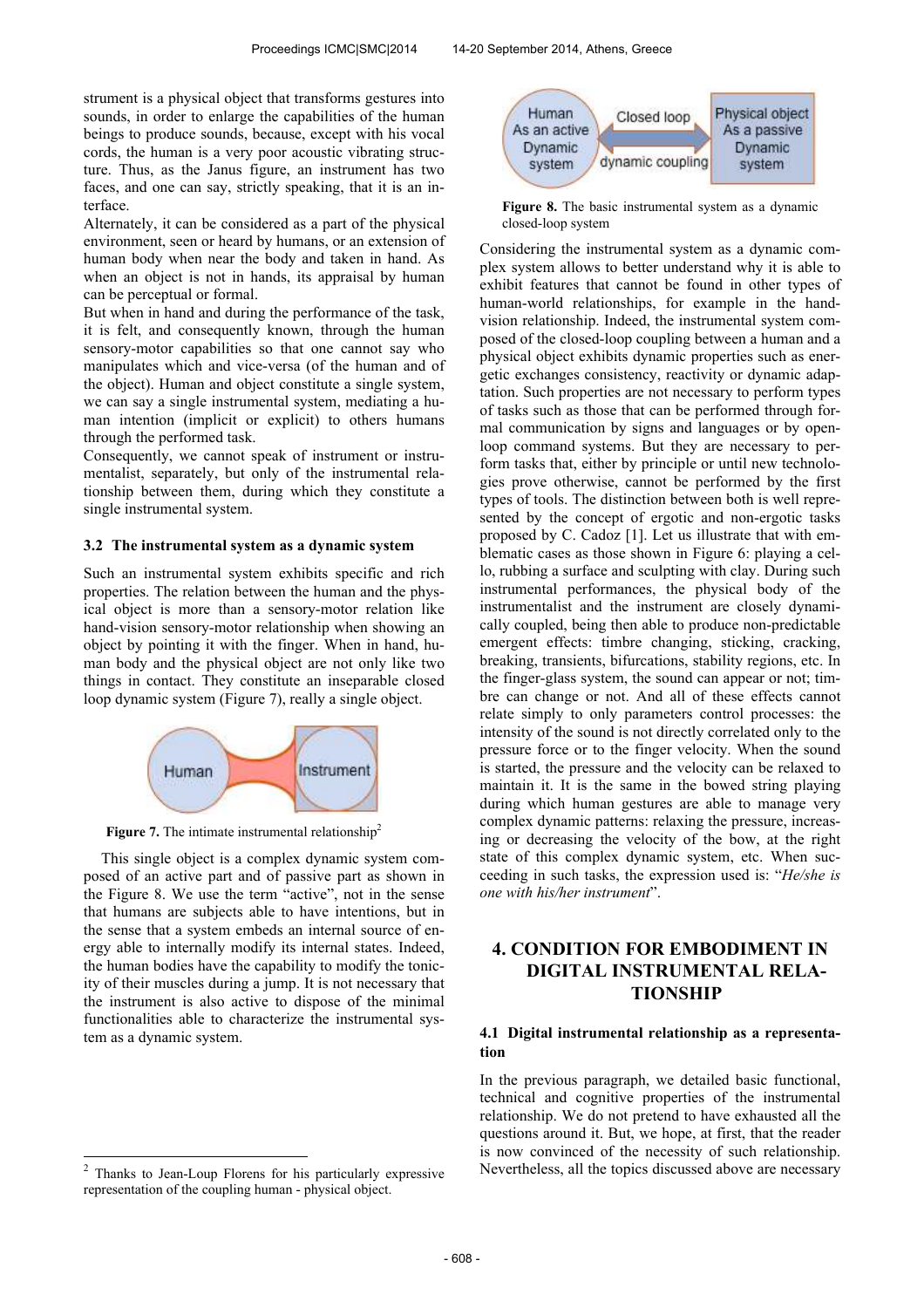for examining why and how the instrumental relationship can be implemented in information technologies.

One can consider that mechanical instruments perfectly serve all the instrumental tasks and that electrical, and/or computer technologies, have been designed to develop other types of tools for other types of tasks. Let us notice that the constraints imposed by mechanics in the optimal design of such instruments is a critical limitation for the three types of adaptivity we spoke above: morphological, physical and functional. No doubt that electromechanical teleoperated master-slave systems designed to extend the space, to improve the accuracy of the manipulation, or to secure humans who are manipulating, were necessary. No doubt neither that synthesis processes enlarge considerably the variety of sounds and images that humans are able to produce. But what is the main and fundamental difference between a pure mechanical instrument, such as a violin or a puppet, and electrical or information-based ones? A first and obvious answer is: In such implementation of the relationship between the human and the system which performs the task, the coupling, as described before, as well as the sensations of the matter which naturally exist in mechanical interaction, are lost. They are not naturally supported by electrical technologies, and thus, if necessary, we have to (re) construct them.

Such a very simple observation first leads to one remark, and secondly to one new concept. First, the mediated relation between humans and the physical world by means of electrical and computer technologies cannot be an instrumental relationship. And second the electricalbased instrumental relationship that could exhibit the main properties of the mechanical one, cannot be anything else than a representation of the instrumental situation, as introduced by C. Cadoz [4] and developed in [5][6]. Such representation has not to be understood as a representation of specific instrumental cases, such as playing violin or piano, but the representation of the principles of the instrumental situation. Consequently, we ask, and try to answer, on what are the main technological and conceptual bottlenecks for the implementation of a representation of the instrumental relationship within electrical and computer technologies.

The information technologies started from the notions of electrical transducers and signals. Indeed, electrical transducers and signals, and thus, all the electrical sciences including computer sciences, operate the fundamental historical shift from mechanically coupled systems to input-output systems [7], breaking the mechanical-based closed loop and thus having to represent it as well in the formal representations as in the electrical and information systems. The input-output representation formalism introduces a causality, that does not exist in the mechanical systems, between what is the input and what is the output. Consequently, in the representation of coupled systems, it obliges to separate the two intimately stuck parts, for example the cellist and the cello, each of them being then represented by an input-output block as shown in the Figure 9. It obliges then to represent their coupling by connecting the output of the one onto the input of the other. So the representation of the instrumental system introduces a cascade of two causal relations: the cellist is considered as an input of the cello and the cello as an input of the cellist.



**Figure 9.** The two shifts in the representation of the instrumental system. Left: the instrumental system; Middle: its splitting in two input – output systems; Right: the input-output representation of their coupling

The input-output representations ground the sensorsactuators (more generally transducers) and signals technologies and information systems, and vice-versa. The outputs of a system are then sensors that acquire its behaviors and transform them into signals and the inputs are actuators that receive these signals. We do not discuss about the reduction due to the fact that the sensors, the actuators and the signals so produced represent only some parts of the physical behaviors<sup>3</sup>. But, we will focus on the fact that the coupling is not totally representable in electrical and in computers systems. Then, the questions are: Is it possible to restore the sensation of physical matter? How can we implement the input-output correlations to preserve the representation of the coupling? In the following, we propose two aspects, one conceptual, two technological, which can help us to answers such questions.

### **4.2 "Transparency of the system or new representation of the instrumental universe"**

The approach we present here differs conceptually and pragmatically from that which is usual in teleoperation in the field of robotics. A common engineering goal in Robotics and teleoperation is to replicate at the best a real situation. The concept is that of "transparency" of the new electromechanical system, i.e. how can we render the behaviors introduced by the new electromechanical system as transparently as possible? This concept derivates from the electrical teleoperation in which one tried to render the new components added to the mechanical teleoperation as functionally "transparent". Although the answer is that it is not absolutely possible [8][9], the main stream in teleoperation worked to solve this question of transparency.

Our approach is near from a more anthropological point of view. It does not consist in reproducing existing instrumental situations by rendering the specificities brought by novel technologies as non-existent as possible, but in developing new instruments under specific conditions and assumptions. These conditions are to take care of the fundamentals of human-world couplings, in order to develop not only new systems, but those that will be able to preserve the fundamentals expressed above and

<sup>&</sup>lt;sup>3</sup> That is of course a true critical question, widely examined in electrical engineering and transducers theories and systems.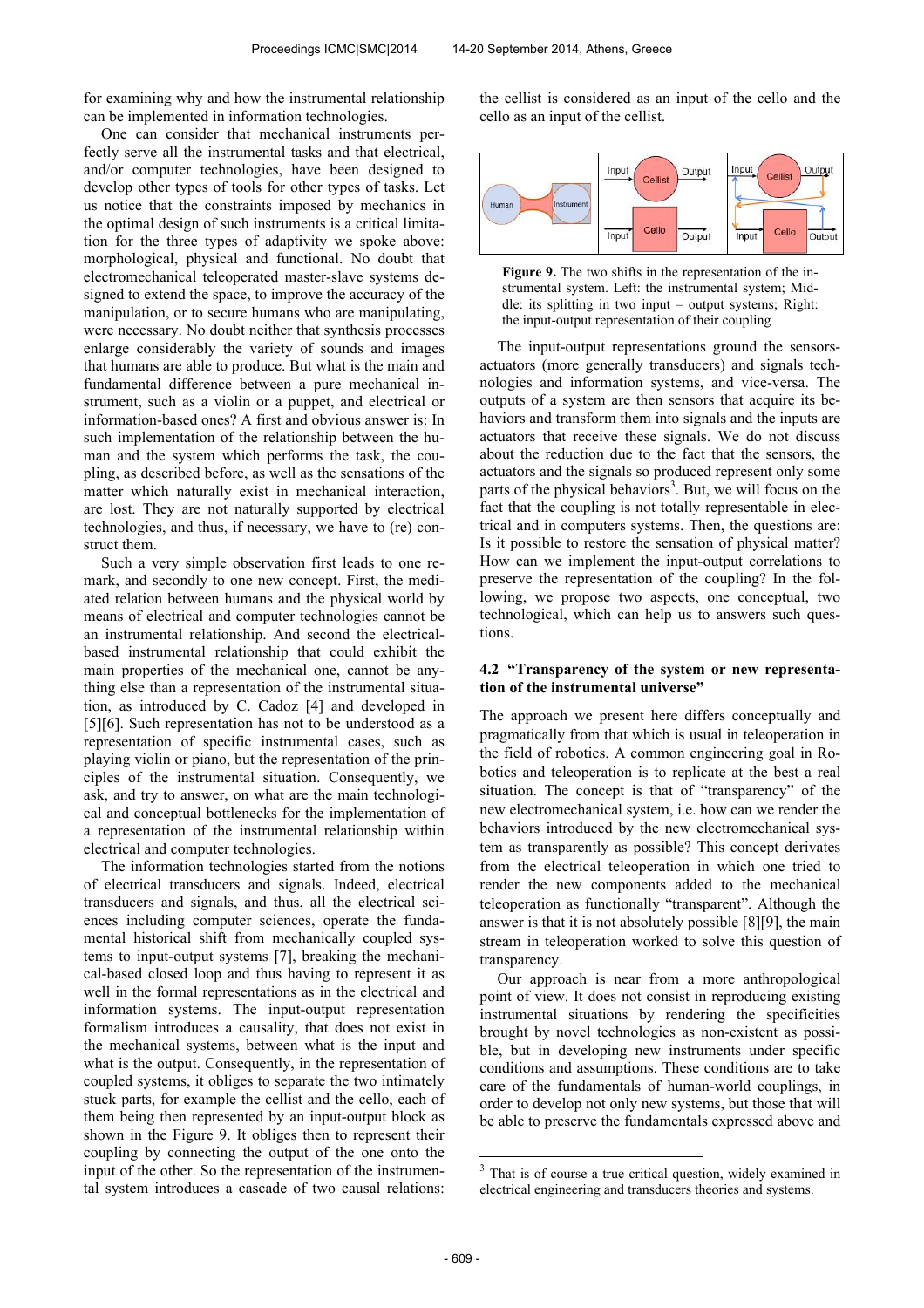to experiment their role in human cognition as well in the performance of the tasks. Our approach is then taskindependent, and can be expressed as: how do we specify the scheme represented on the right of the Figure 9 and implement it in information technologies to obtain, at the best for the human, the instrumental situation represented on the left of the same Figure 9? A temptation could be to consider that the answer could be only on the human side and that the question can be solved by human-based design of robotic systems after having performed psychophysical and cognitive preliminary experiments. We outline here that it will be not sufficient: first because the instrumental problem is not the same as risen by transparency in the teleoperation chain [10]; secondly, because for centuries the instrumental paradigm has not consisted in copying previous instruments and previous situations, but in creating new instruments for new tasks for new instrumentalists, and thirdly, because the humanmechanical object system is not observable and needs new experimental workbenches to be better known. The basic technical schema that represents the instrumental situation within the domain of information technology is given in Figure 10.



**Figure 10.** The representation if instrumental situation in the framework of Information Technology

Notice that in the part of the instrument: (1) sensors and actuators are electromechanical devices that have to be designed to preserve the properties of the instrumental coupling as sketched before; and (2) the real time computer algorithms have to maintain the consistency of the instrumental coupling between the inputs and the outputs of the interaction devices.

Notice that, if we called Z1 the impedance on frontier (1) of the right part of the whole system seen by the left part of the human and Z2 the impedance on frontier (2), the transparency assumption leads to have Z1=Z2, that corresponds to a deny of the intermediate instrumental part. Conversely, the instrumental concept allows that  $Z1\neq Z2$ . This means that the design the new "instrument" allows to render it to support at the best the "embodiment" and the "second nature" processes.

Thus, the question becomes: what are the necessary and minimal conditions we must preserve to benefit from instrumental properties from the human side when shifting the technologies. We can say, what could be the "task-independent axioms" of the instrumental situation. We now sketch two minimal elements of these basic properties, and their correlated technological needs.

#### **4.3 A first minimal dynamic property: perceiving the resistance of the matter**

First of all, when used in computer technologies, i.e. when the system that receives the inputs from sensors and produces the outputs to actuators, is based on or includes computers, the causality introduced between inputs and outputs is transformed in a temporal causality. Indeed, a non instantaneous computation process is inserted between the inputs and the outputs. In the electromechanical coupling between humans and such systems by force feedback transducers, this question is related to that of the bandwidth of the system device / computer algorithms. This bandwidth obviously depends on the dynamical properties of the device itself but also on the computer algorithms and the communications systems between both. These two last can be expressed by the temporal latency between the outputs of the device (resp. inputs of the computer) and its inputs (resp. outputs of the computer). The higher this bandwidth is, and lower the latency is, the better the restitution of coupling between rigid systems will be. That is a critical point in force feedback transducers design, known under the terms "Stability" or "Bandwidth problem" [11].

Having in mind the previous discussions [3] about the fact that the contact situation conveys the sense of resistance of the external matter and further of the matter itself, the rendering of contacts is also a critical point for a perceptual, cognitive, and further existentialistic point of view on the side of the human being. Consequently, all the technical components (force feedback transducers including sensors, actuators, mechanical embedding of them and electronic regulation processes) must be used coherently and consistently to render, at the best - the interaction during collisions and contacts between a human and a simulated resistant matter in the computer. It will be in the same time a workbench in order to experiment (1) what is the cognitive role of the contact situation in the trade-off from "environment" to "instrument" via the intermediate stages of "object - near the hand" and the "object – in – hand"; and (2) how it could be a necessary component for considering the instrument as a "second nature" of the instrumentalist. Couroussé and colleagues, in [12] tacked these questions in a specific research on haptic-audio tapping. Using the high quality TELLURIS platform, in which all the systems and processes run at 44 kHz, they show that, when hitting an acoustical surface, the properties of the matter (its non-linear elasticity and viscosity), are influencing the maximum of the frequency of the hits. To sum up, according to the critical role played by the existence of the matter, revealed during the contact and collision situation, in the instrumental situation, the rigidity during contact is the first axiom of the instrumental relationship to be rendered at the best in the framework on information technologies.

We saw that our approach is different for conceptual reasons of that of teleoperation, based on the transparency concept. It is also technically different than the main stream of researches in Virtual Realities. In Virtual environments and virtual reality systems, most of the work is dedicated to the immersion of humans within virtual environments. This immersion is simultaneously physical by means of systems such as Caves in which 3D images and sounds are surrounding the human beings, and virtual by means of avatars of the human beings representing them in the virtual environment. The core problem here is the wideness of the represented spatial environments and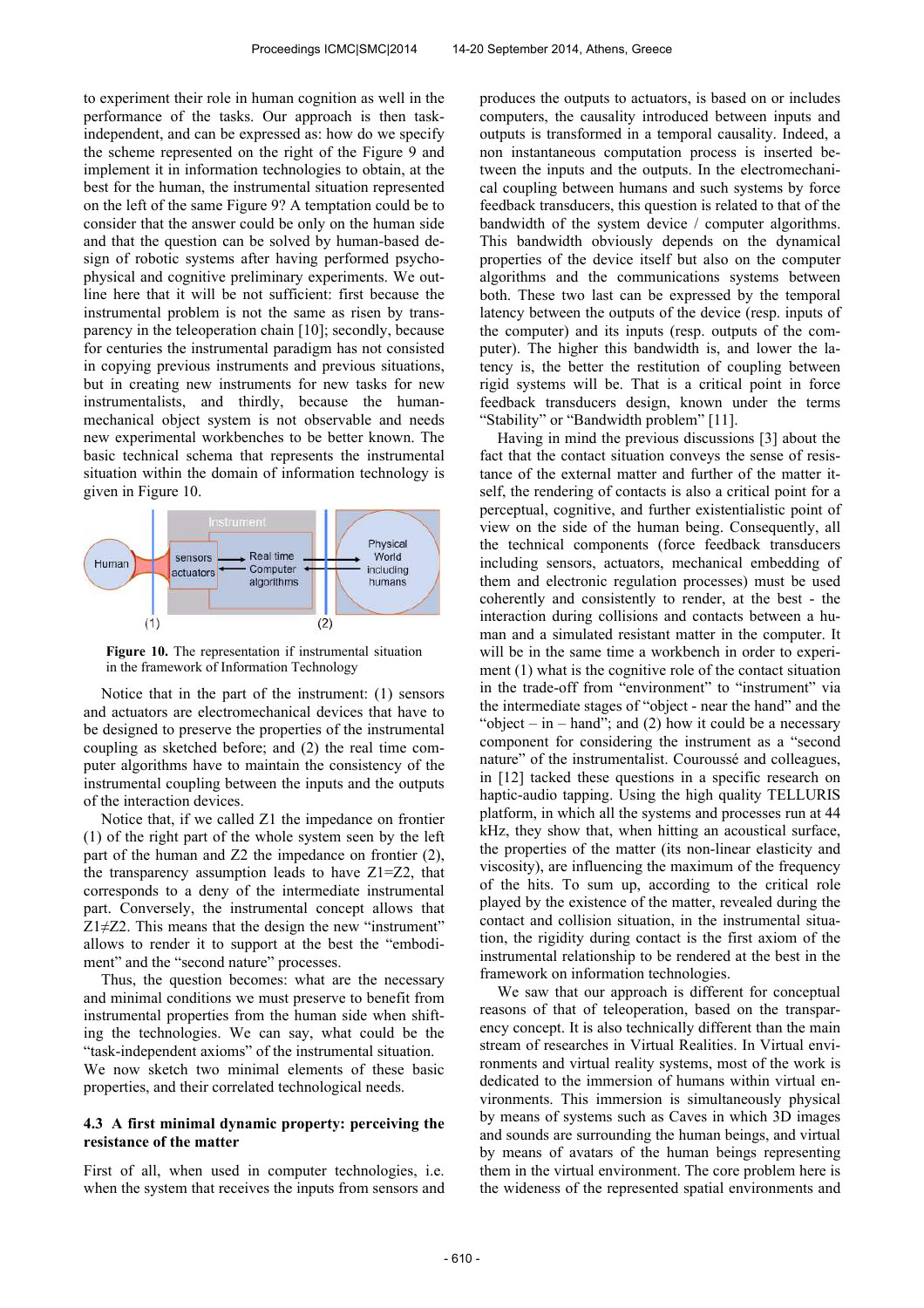systems that put the emphasis on the navigation and the exploration of large spatial and geometrical 3D scenes. The collisions problem is processed from a geometrically-based point of view, the critical problem being that of the geometrical computation of the intersection between two complex geometrical shapes to prevent interpenetration. There are many works developed in computer graphics and applied in teleoperation when complex manufactured objects are colliding. The related scientific questions are summarized in [13]. In such applications, the dynamic of the contact remains a secondary problem, while it is one of the first generic properties that systems have to render in the instrumental paradigm, as it works in the musical creation.

## **4.4 A second minimal dynamic property : perceiving the dynamic texture of the matter**

Having created the minimal conditions to restore the sense of the matter through its physical resistance within information-based technological systems, and reminding, as explained above, that humans use the other properties of the matter (other than and in addition with its resistance) in the instrumental tasks, a second stage consists in restoring such behaviors as well as possible. Some other behaviors of the matter such as all the viscoelastic effects able to render all types of deformability are easily derived from the rigidity effects discussed above. The second critical dynamic feature for most of complex instrumental tasks is then the friction effect. Different from the collision processing that led to much work in virtual reality, there are very few works that tackle the friction effect. Florens and coworkers [14] [15] demonstrate that when the friction between a bow and a string is simulated by the computer and returned to the force feedback transducer manipulated by the instrumentalist at a high frequency, typically 1500 Hz in [14] and 44 kHz in [15], the sensation of the presence of the vibrating bowed string increased significantly. The instrument became more and more playable and new gestures and exploratory manipulations happened due to the fact of wide possibilities of dynamic gestural adaptations and learning, by allowing the instrumentalist to play with non predictable effects as those occurring in the bow-string interaction. Hereto, the rendering, at the best, of the usual properties of the matter when instrument are in hand, such as friction, will allow to better know what is its role in the cognitive appraisal of the instrumental situation and in different criteria characterizing the performed task: efficiency, playability, handleability, creativity.

# **5. CONCLUSION AND FURTHER QUES-TIONS**

We compared two complementary human-word relationships.

In a first situation, in which we are immersed in a landscape, humans develop the sense of "being there", looking far away from his (her) place towards large scales by means of exteroceptive sensory modalities such as vision and audition. Such a situation, drastically extended by networked and distant exploration, can be seen as a definition of "immateriality" and its correlative concept of infinity.

In a second situation, in which humans are confronted face-to-face to a thing, placed in vis-à-vis, extracted from a surrounding environment to acquire the state of an "object" able to be handled, humans develop the sense of "being with". Progressively, objects are transformed into instruments and humans into instrumentalists. Such a situation leads to the embodiment of the object as a "second nature " or as a part of the human body or as an extension of the human organology. It can then be seen as a definition of "tangibility" with its correlative concept of instrumental embodiment.

We developed here the idea that to implement such an instrumental situation in a computer context, not in the aim to mimic our relation with the mechanical world or to mimic the notion of tangibility in the real mechanical universe, but rather, in order to have at our disposal within the new contemporary digital creative context, the minimal properties necessary to ground the embodiment process, some properties of the instrumental relation ship have to be reached.

We have not examined here questions such as the morphological ones (number of sensors and actuators and morphological arrangements). They undoubtedly play an important role in human manipulation of physical objects. Indeed, some drastic limitations of the existing force feedback devices are related to the fact that they allow only punctual contacts. However, we demonstrated that dynamic properties of the close-loop coupling between human and a physical object, are a necessary condition, (even if it is not a sufficient one), to have access to behaviors that are the specificities of the instrumental system and that cannot emerge otherwise. Based on primary functions of the instrumental paradigm, we showed how the central concept of teleoperation, i.e. the transparency of the electrical and information parts of the system, despite the huge development of interactive teleoperators including haptics, does not match with the instrumental paradigm. We showed also that Virtual Reality, despite the wide uses of haptic devices, does not fit either within such an instrumental paradigm. So, the field of instrumental situations in computerized environments remains to be developed and is still a subject for the future. We have to know more, to build more, to experiment more around the non trivial concept of instrument and instrumental relationship, from an anthropological point of view, within the scope of information technologies.

Several other fundamental issues remain pending. Taking the examples of Arts, such as Musical Arts, Visual Dynamic Arts, Choreographic Arts, no doubt that the instrumental relation, in the meanings developed in this paper, is fundamental to produce subtle sensory effects. But further, if we include the very long process to design an instrument, process in which the physical matter is also pointed out, we could see that the instrument is not only a way to adapt the human and the world to perform tasks that humans cannot do, but more a way to organize and structure, in the same movement, the physical world and the human gestures.